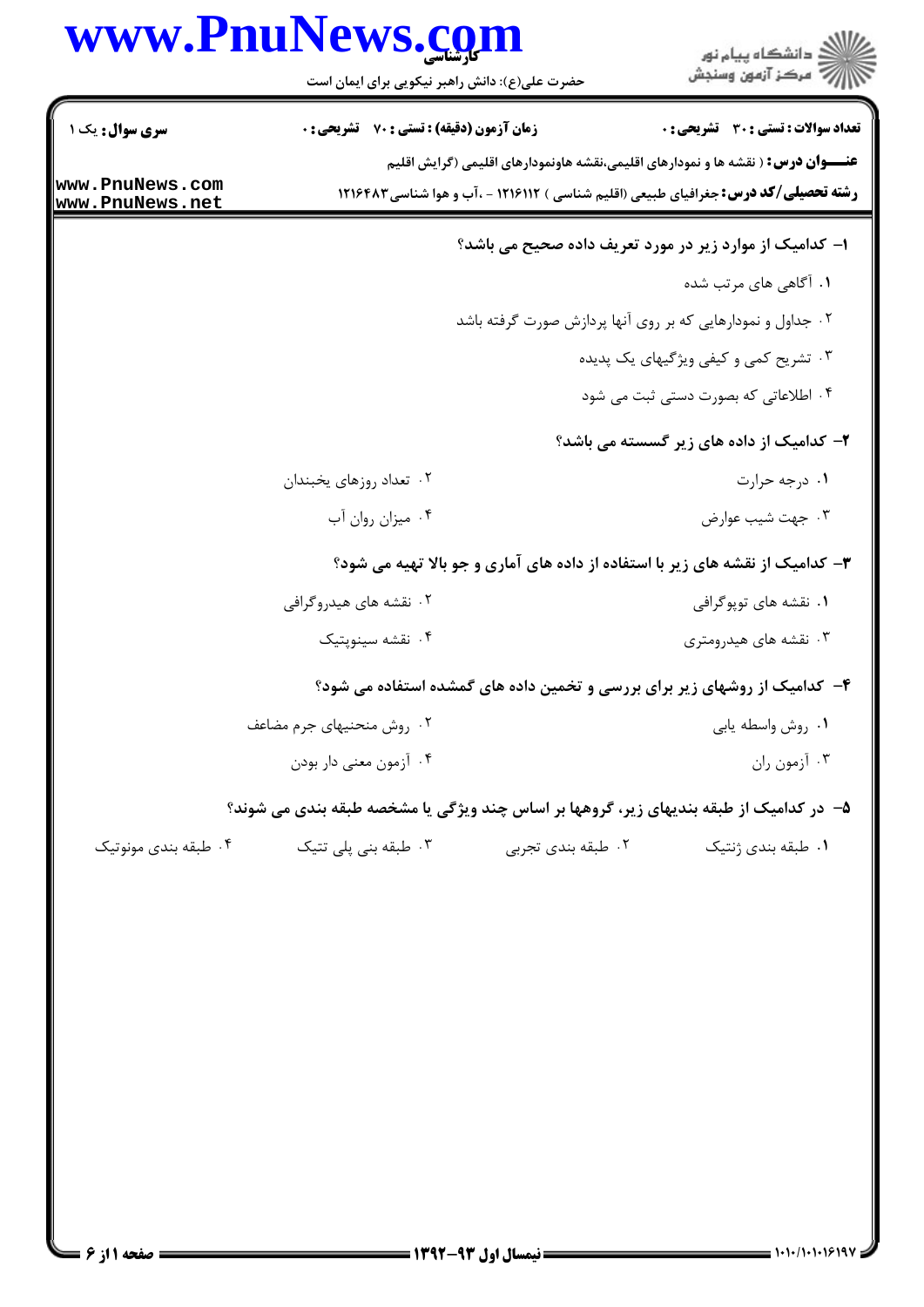## كارشناسي **[www.PnuNews.com](http://www.PnuNews.com)**



حضرت علي(ع): دانش راهبر نيكويي براي ايمان است

تعداد سوالات : تستي تشريحي زمان آزمون (دقيقه) : تستي تشريحي سري سوال ( ' \*: +\*: \* )\*: : :

عنــــوان درس: نقشه ها و نمودارهای اقلیمی،نقشه هاونمودارهای اقلیمی (گرایش اقلیم )

**[www.PnuNews.com](http://pnunews.com)**

**رشته تحصیلی/کد درس:** جغرافیای طبیعی (اقلیم شناسی ) ۱۲۱۶۱۱۲ - .آب و هوا شناسی ۱۲۱۶۴۸۳

**[www.PnuNews.net](http://pnunews.net)**

## ۶– شکل زیر چه نموداری را نشان می دهد؟



۰۴ نمودار ستونی ترکیبی ۰۳ نمودار ستونی ساده (میلادی) به عنوان استان به ساده (میلادی) به عنوان استان به عنوان استان استان به عنوان است

۷– کدامیک از نمودارهای زیر، برای تاکید بر روند و تغییرات مقادیر در طول زمان استفاده می شود؟

- -8 G F% ! F% ! 2 ' . .
	- ۰۴ نمودار خطی ۰۳ نمودار ستونی انباشته میشود و معامل است. ۴ میلیونی انباشته میشود و معامل است. میشود که از این معامل است. معا

۸− در مواردی که هدف نشان دادن اجزای تشکیل دهنده یک مقدار منفرد باشد، از چه نموداری استفاده می شود؟

- ! F% I JG ! ?G ! (?H ! 4 3 2 ' . . . .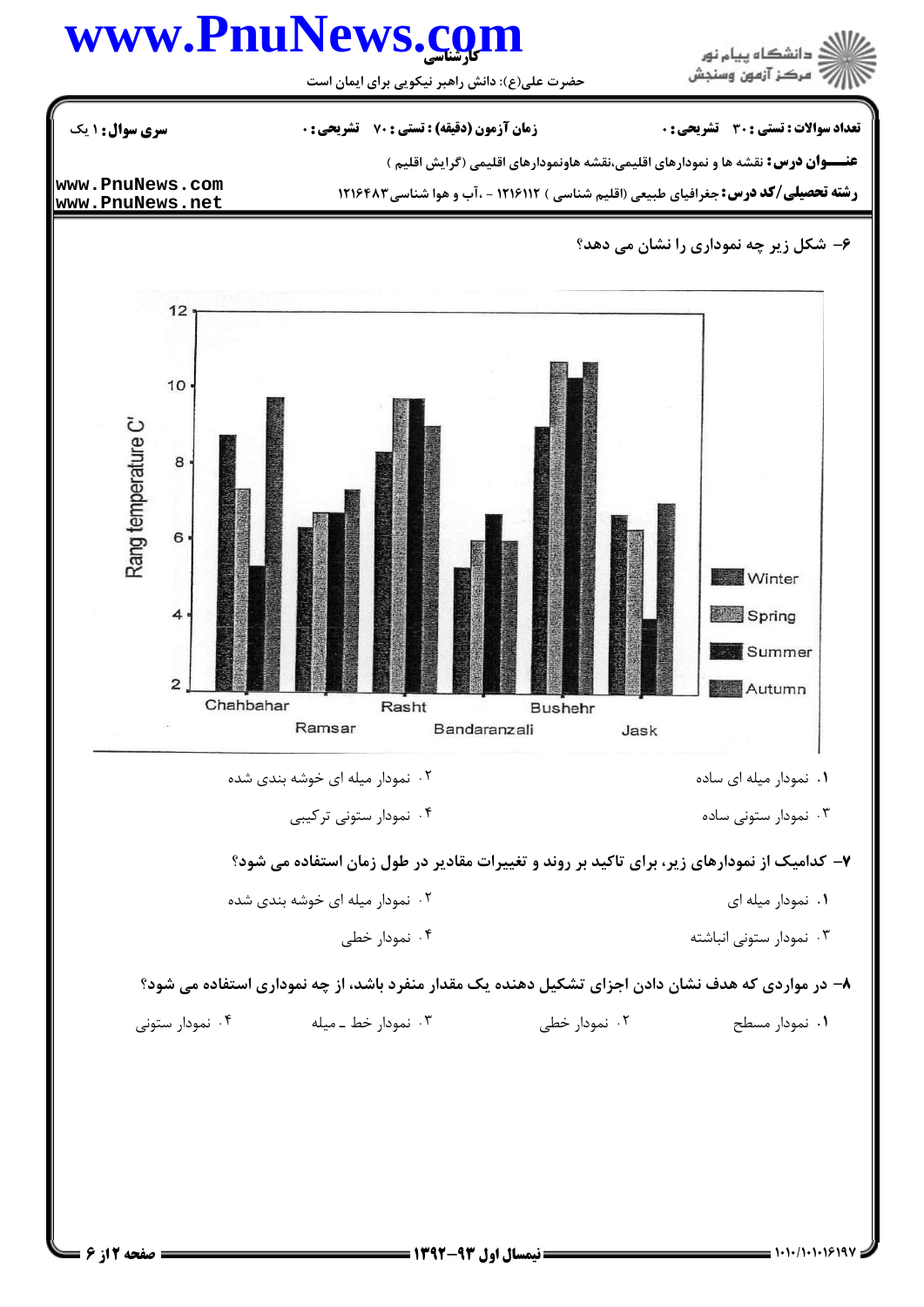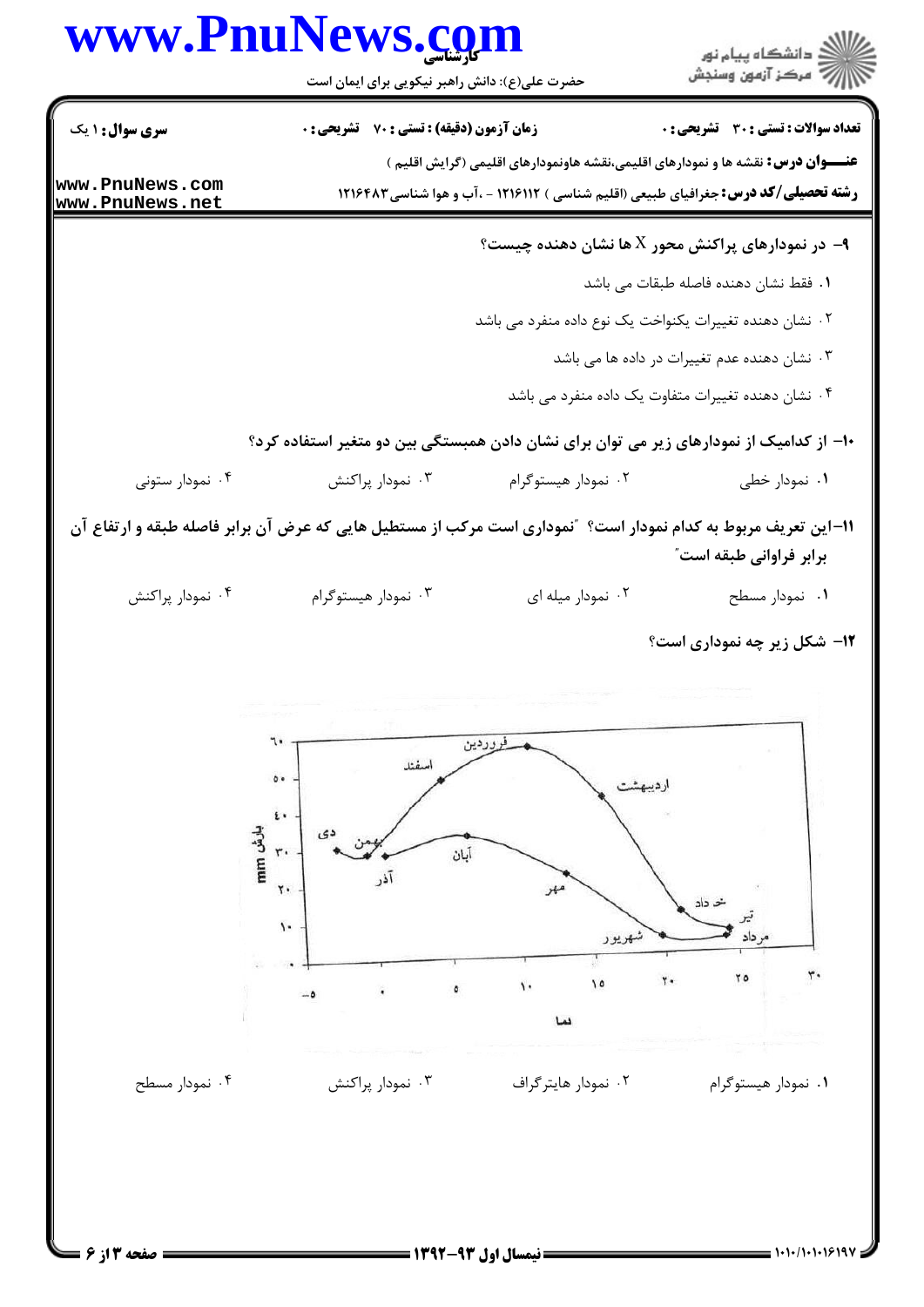## www.PnuNews.com

| www.PnuNews.com                                    | حضرت علی(ع): دانش راهبر نیکویی برای ایمان است                   |                                                                                           | ≦ دانشڪاه پيام نور<br>7- مرڪز آزمون وسنڊش            |
|----------------------------------------------------|-----------------------------------------------------------------|-------------------------------------------------------------------------------------------|------------------------------------------------------|
| <b>سری سوال : ۱ یک</b>                             | <b>زمان آزمون (دقیقه) : تستی : 70 قشریحی : 0</b>                |                                                                                           | <b>تعداد سوالات : تستی : 30 ٪ تشریحی : 0</b>         |
| www.PnuNews.com                                    |                                                                 | <b>عنــــوان درس:</b> نقشه ها و نمودارهای اقلیمی،نقشه هاونمودارهای اقلیمی (گرایش اقلیم )  |                                                      |
| www.PnuNews.net                                    |                                                                 | <b>رشته تحصیلی/کد درس:</b> جغرافیای طبیعی (اقلیم شناسی ) ۱۲۱۶۱۱۲ - ،آب و هوا شناسی۱۲۱۶۴۸۳ |                                                      |
|                                                    |                                                                 |                                                                                           | ۱۳- منحنی آمبروترمیک به چه منظوری استفاده می شود؟    |
|                                                    |                                                                 | ۰۱ برای نشان دادن تغییرات ماهانه فشار به تغییرات ماهانه بارندگی                           |                                                      |
|                                                    |                                                                 | ۰۲ برای نشان دادن تغییرات ماهانه رطوبت نسبی به تغییرات ماهانه بارندگی                     |                                                      |
|                                                    |                                                                 | ۰۳ برای نشان دادن تغییرات ماهانه دما به تغییرات ماهانه رطوبت نسبی                         |                                                      |
|                                                    |                                                                 | ۰۴ برای نشان دادن تغییرات ماهانه دما به تغییرات ماهانه بارندگی                            |                                                      |
|                                                    |                                                                 | ۱۴– در طبقه بندی اقلیمی آمبرژه حرف M نشان دهنده کدامیک از عناصر اقلیمی زیر می باشد؟       |                                                      |
| ۰۲ متوسط حداکثرهای در جه حرارت در گرم ترین ماه سال |                                                                 |                                                                                           | ۰۱ متوسط حداقل های درجه حرارت در سردترین ماه سال     |
|                                                    | ۰۴ متوسط حداقل های دما در سردترین فصل سال                       |                                                                                           | ۰۳ متوسط حداکثرهای دما در گرم ترین فصل سال           |
|                                                    |                                                                 | ۱۵– نمودار ترجونگ بر اساس کدامیک از عناصر زیر طراحی گردیده است؟                           |                                                      |
|                                                    | ۰۲ پراکندگی انرژی خورشید                                        |                                                                                           | ٠١. پراکندگی بارش سالانه                             |
|                                                    | ۰۴ پراکندگی رطوبت نسبی سالانه                                   |                                                                                           | ۰۳ پراکندگی رطوبت مطلق سالانه                        |
|                                                    |                                                                 |                                                                                           | ۱۶− در گلباد، (SE) معرف کدام جهت جغرافیایی است؟      |
| ۰۴ شمال شرقی                                       | ۰۳ شمال غربی                                                    | ۰۲ جنوب شرقی                                                                              | ۰۱ جنوب غربی                                         |
|                                                    |                                                                 | ۱۷– با استفاده از روشهای میان یابی چه تغییراتی در اطلاعات ایجاد می شود؟                   |                                                      |
|                                                    | ۰۲ داده ها و اطلاعات به صورت صعودی مرتب می شوند                 |                                                                                           | ۰۱ اطلاعات پهنه ای به داده های نقطه ای تبدیل می شوند |
|                                                    | ۰۴ داده های نقطه ای  به اطلاعات پهنه ای تبدیل می شوند $\cdot$ ۴ |                                                                                           | ۰۳ داده ها و اطلاعات به صورت نزولی مرتب می شوند      |
|                                                    |                                                                 | ۱۸– در نرم افزار سرفر، برای رقومی کردن اطلاعات از کدام گزینه استفاده می شود؟              |                                                      |
| Surface . f                                        | Paint . ٣                                                       | 7. Digitize                                                                               | Blank .1                                             |
|                                                    |                                                                 | ۱۹- روش کریجینگ به چه منظور مورد استفاده قرار می گیرد؟                                    |                                                      |
| ۰۴ رنگ آمیزی                                       | ۰۳ محاسبه ارتفاع                                                | ۰۲ رقومی کردن                                                                             | ۰۱ میان یابی                                         |
|                                                    |                                                                 |                                                                                           |                                                      |
|                                                    |                                                                 | <b>۲۰</b> - در نرم افزار سرفر گزینه Levels به چه منظوری استفاده می شود؟                   |                                                      |
|                                                    | ۰۲ تغییرات بر روی نحوه رقومی کردن                               |                                                                                           | ٠١ تغييرات بر روى ارتفاع ايستگاهها                   |
|                                                    | ۰۴ پیش بینی مقادیر عددی                                         |                                                                                           | ۰۳ تغییرات بر روی خطوط هم ارزش                       |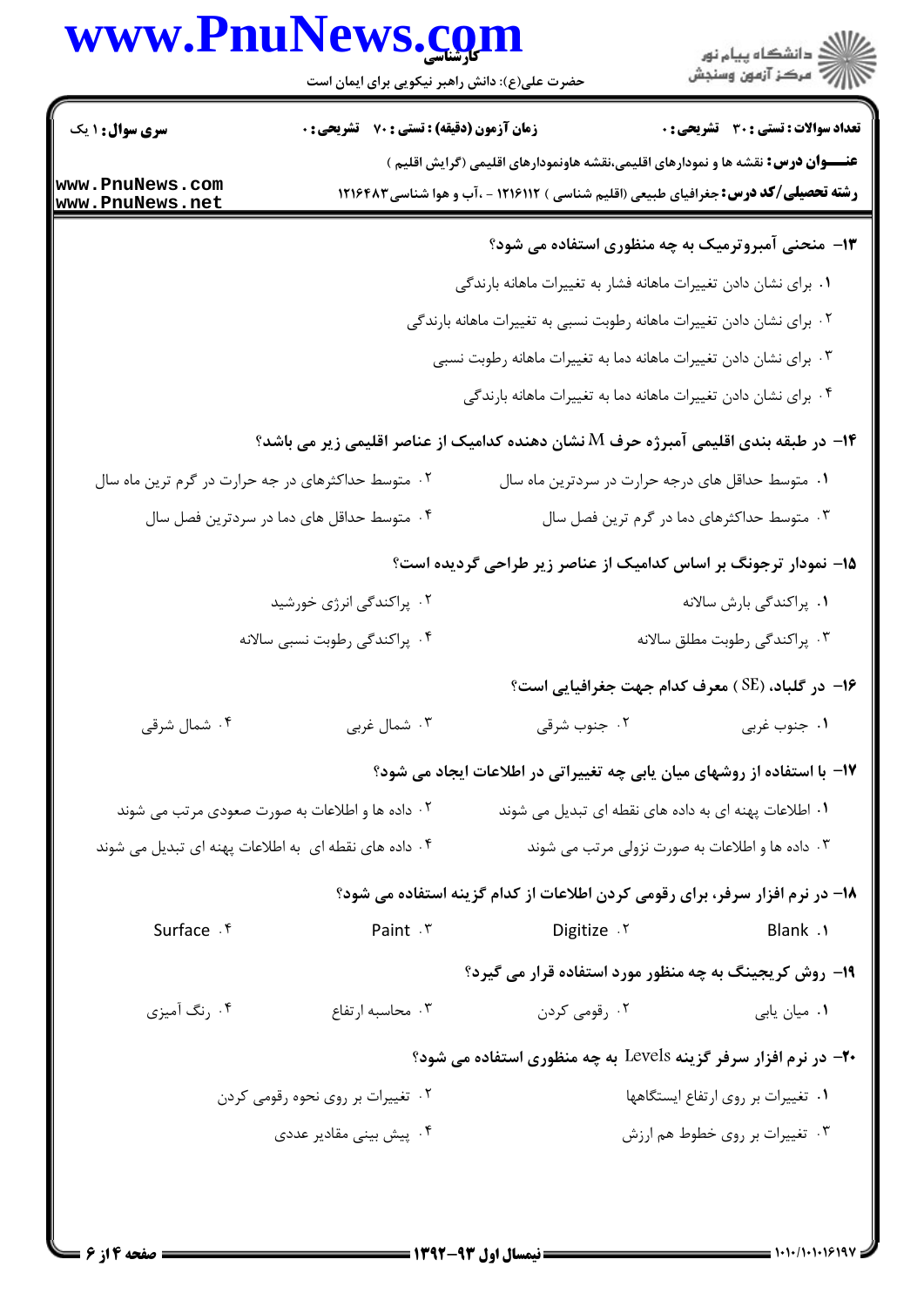| <b>سری سوال : ۱ یک</b><br>www.PnuNews.com | حضرت علی(ع): دانش راهبر نیکویی برای ایمان است<br><b>زمان آزمون (دقیقه) : تستی : 70 ٪ تشریحی : 0</b> |                                                                                                    | ڪ دانشڪاه پيا <sub>م</sub> نور<br>∕7 مرڪز آزمون وسنڊش<br><b>تعداد سوالات : تستی : 30 ٪ تشریحی : 0</b> |  |
|-------------------------------------------|-----------------------------------------------------------------------------------------------------|----------------------------------------------------------------------------------------------------|-------------------------------------------------------------------------------------------------------|--|
|                                           |                                                                                                     |                                                                                                    |                                                                                                       |  |
|                                           |                                                                                                     |                                                                                                    |                                                                                                       |  |
|                                           |                                                                                                     | <b>عنــــوان درس:</b> نقشه ها و نمودارهای اقلیمی،نقشه هاونمودارهای اقلیمی (گرایش اقلیم )           |                                                                                                       |  |
| www.PnuNews.net                           |                                                                                                     | <b>رشته تحصیلی/کد درس:</b> جغرافیای طبیعی (اقلیم شناسی ) ۱۲۱۶۱۱۲ - ،آب و هوا شناسی ۱۲۱۶۴۸۳         |                                                                                                       |  |
|                                           |                                                                                                     | <b>۲۱</b> - در نقشه های سطح زمین کدامیک از عناصر اقلیمی زیر به سطح دریا تبدیل می شود؟              |                                                                                                       |  |
| ۰۴ فشار                                   | ۰۳ رطوبت ویژه                                                                                       | ۰۲ رطوبت نسبی                                                                                      | ۰۱ دما                                                                                                |  |
|                                           |                                                                                                     | ۲۲- در نقشه های هواشناسی شکل زیر، کدامیک از عناصر اقلیمی را نشان می دهد؟                           |                                                                                                       |  |
|                                           |                                                                                                     |                                                                                                    |                                                                                                       |  |
|                                           |                                                                                                     |                                                                                                    |                                                                                                       |  |
|                                           |                                                                                                     |                                                                                                    |                                                                                                       |  |
|                                           | ۰۲ جهت و سرعت وزش باد                                                                               |                                                                                                    | ٠١. نوع اير سطح فوقاني                                                                                |  |
|                                           | ۰۴ نوع ابر سطح پايين                                                                                |                                                                                                    | ۰۳ روند تغييرات فشار                                                                                  |  |
|                                           |                                                                                                     | <b>۲۳</b> - وضعیت حرکت مراکز کم فشار در نیمکره شمالی چگونه است؟                                    |                                                                                                       |  |
|                                           | ۰۲ در جهت عقربه ساعت                                                                                |                                                                                                    | ٠١. خلاف جهت عقربه ساعت                                                                               |  |
|                                           | ۰۴ از مرکز به پیرامون                                                                               |                                                                                                    | ۰۳ خلاف جهت حر کت زمین                                                                                |  |
|                                           |                                                                                                     | <b>۲۴</b> - بر اساس نظریه آقای پالمن و نیوتن، علت شکل گیری بادهای غربی چیست؟                       |                                                                                                       |  |
| ۰۲ حرکت چرخشی ًمراکز کم فشار جنب قطبی     |                                                                                                     |                                                                                                    | ۰۱ حرکت چرخشی مراکز پرفشار قطبی                                                                       |  |
|                                           | ۰۴ حرکت چرخشی مراکز کم فشار حاره                                                                    |                                                                                                    | ۰۳ حرکت چرخشی مراکز پرفشار جنب حاره                                                                   |  |
|                                           |                                                                                                     | ۲۵- برای مطالعه موقعیت و وضعیت رودبادها از چه نقشه هایی استفاده می شود؟                            |                                                                                                       |  |
|                                           | ۰۲ نقشه های تراز ۵۰۰ هکتو پاسکال                                                                    |                                                                                                    | ۰۱ نقشه های سطح دریا                                                                                  |  |
| ۰۴ نقشه های تراز ۹۰۰ هکتو یاسکال          |                                                                                                     |                                                                                                    | ۰۳ نقشه های تراز ۲۰۰ هکتو پاسکال                                                                      |  |
|                                           |                                                                                                     | ۲۶– در اقلیم شناسی همدید برای مطالعه کدامیک از عناصر اقلیمی ،از نقشه های هم ارتفاع استفاده می شود؟ |                                                                                                       |  |
|                                           | ۰۳ دما                                                                                              | ۰۲ تبخیر                                                                                           | ۰۱ ارتفاع                                                                                             |  |